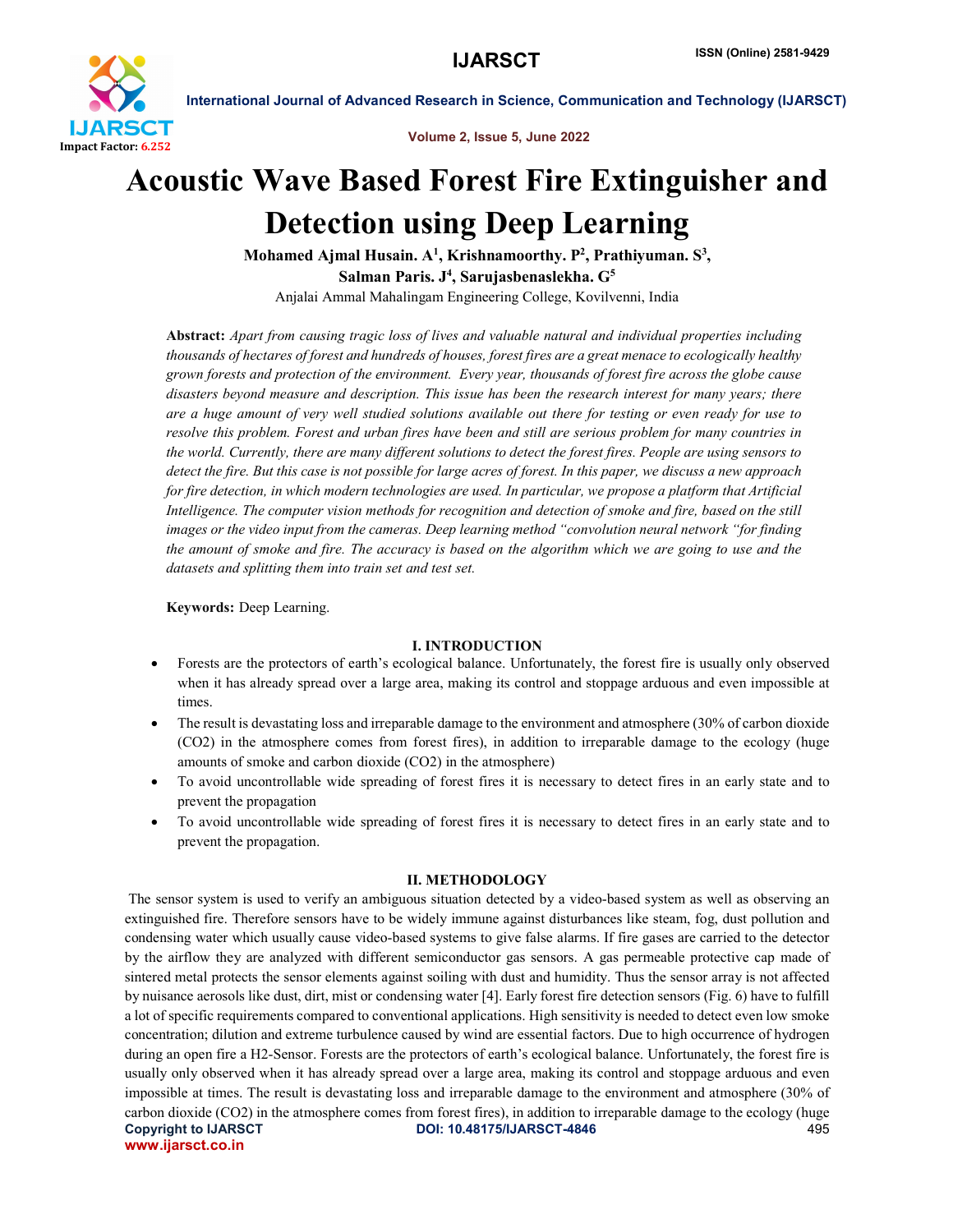

# Volume 2, Issue 5, June 2022

amounts of smoke and carbon dioxide (CO2) in the atmosphere. To avoid uncontrollable wide spreading of forest fires it is necessary to detect fires in an early state and to prevent the propagation. To avoid uncontrollable wide spreading of forest fires it is necessary to detect fires in an early state and to prevent the propagation.

# III. BLOCK DIAGRAM



# IV. CIRCUIT DIAGRAM



# V. ARTIFICIAL INTELLIGENCE

Artificial intelligence (AI), sometimes called machine intelligence, is intelligence demonstrated by machines, in contrast to the natural intelligence displayed by humans. Leading AI textbooks define the field as the study of "intelligent agents": any device that perceives its environment and takes actions that maximize its chance of successfully achieving its goals. Colloquially, the term "artificial intelligence" is often used to describe machines (or computers) that mimic "cognitive" functions that humans associate with the human mind, such as "learning" and "problem solving".

Artificial intelligence (AI) is an area of computer science that emphasizes the creation of intelligent machines that work and react like humans. Some of the activities computers with artificial intelligence are designed

## VI. CONVOLUTION NEURAL NETWORK

A neural network is a series of algorithms that endeavors to recognize underlying relationships in a set of data through a process that mimics the way the human brain operates. In this sense, neural networks refer to systems of neurons, either organic or artificial in nature. Neural networks can adapt to changing input; so the network generates the best possible result without needing to redesign the output criteria.The concept of neural networks, which has its roots in artificial

www.ijarsct.co.in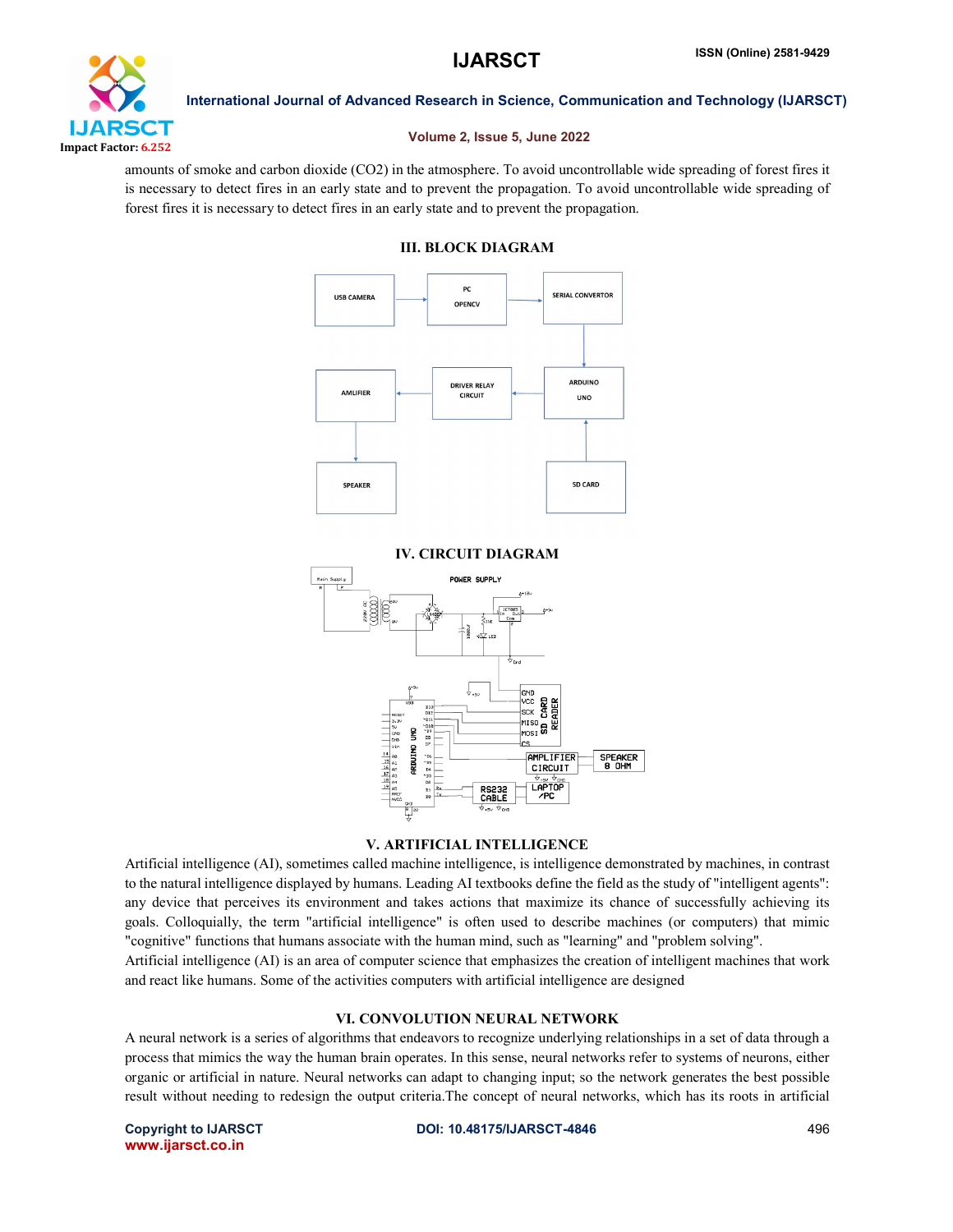

### Volume 2, Issue 5, June 2022

intelligence, is swiftly gaining popularity in the development of trading systems. Convolutional Neural Network (ConvNet/CNN) is a Deep Learning algorithm which can take in an input image, assign importance (learnable weights and biases) to various aspects/objects in the image and be able to differentiate one from the other. The pre-processing required in a ConvNet is much lower as compared to other classification algorithms. While in primitive methods filters are hand-engineered, with enough training, ConvNets have the ability to learn these filters/characteristics



# VII. LABELING DATA

Now that we have our images we need to move about 80 percent of the images into the object detection/images/train directory and the other 20 percent in the object detection/images/test directory. In order to label our data, we need some kind of image labeling software. LabelImg is a great tool for labeling image. To create the bounding box the "Create RectBox" button can be used. After creating the bounding box and annotating the image you need to click save. This process needs to be repeated for all images in the training and testing directory.



# VIII. CONCLUSION

The recent improved processing capabilities of smart devices have shown promising results in surveillance systems for identification of different abnormal events i.e., fire, accidents, and other emergencies. Fire is one of the dangerous events which can result in great losses if it is not controlled on time. This necessitates the importance of developing early fire detection systems. Therefore, in this research article, we propose a cost-effective fire detection CNN architecture for forest architecture. Translations and content mining are permitted for academic research only. Although, this work improved the flame detection accuracy, yet the number of false alarms is still high and further research is required in this direction. In addition, the current flame detection frameworks can be intelligently tuned for detection of fire. This will enable the video surveillance systems on forest to handle more complex situations in real-world.

# IX. FUTURE WORK

Supporting research to improve the understanding of forest fires and their ecology, ecological and social costs and benefits, causes and management options. Building awareness among st policy-makers, the public and the media of the underlying causes of catastrophic forest fires. Mandating and equipping managers to implement integrated fire management programs. Involving local communities and land managers in management planning and implementation,

www.ijarsct.co.in

.